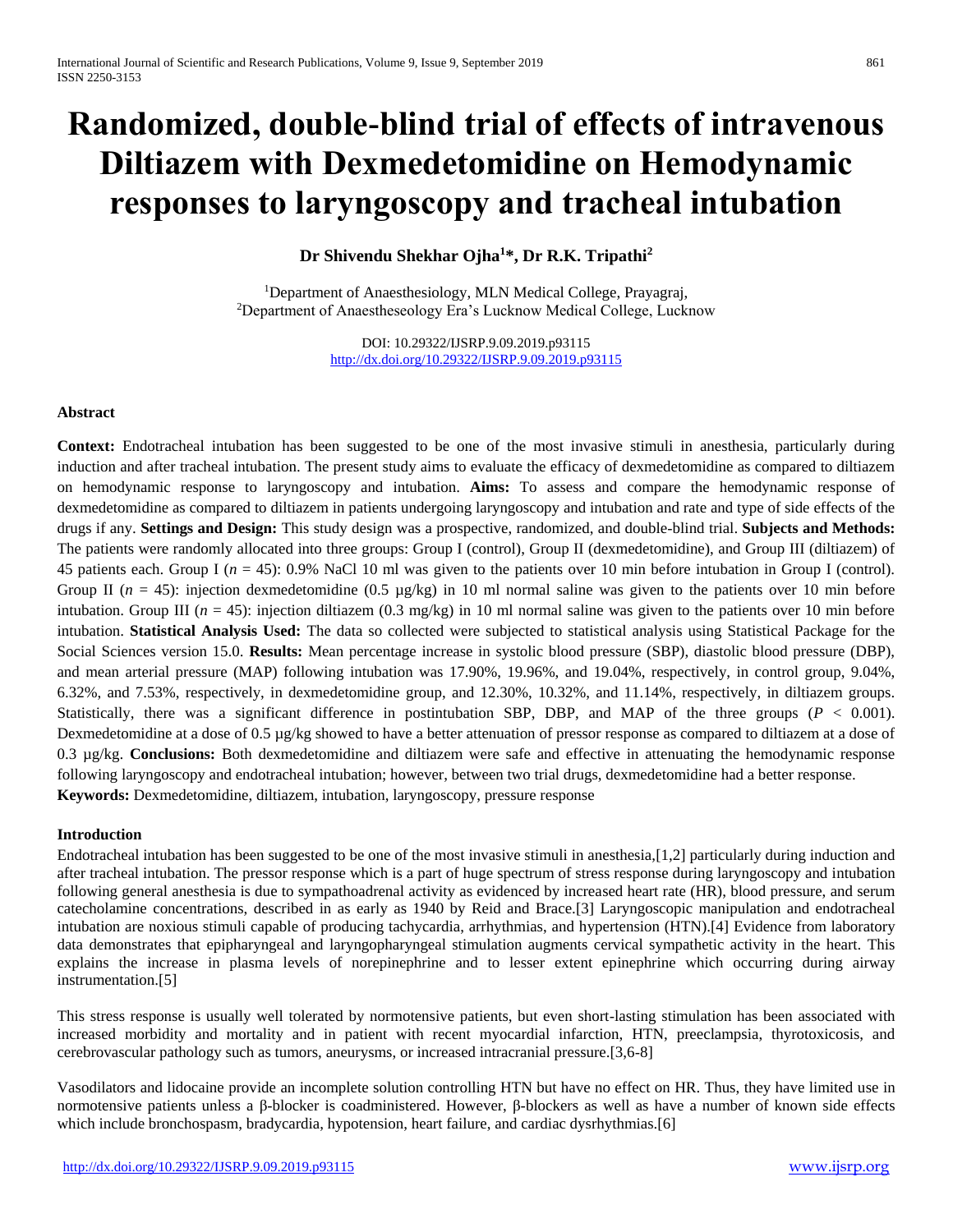International Journal of Scientific and Research Publications, Volume 9, Issue 9, September 2019 862 ISSN 2250-3153

Opioids are widely used to control the neurovegetative response to intubation.[9‑13] They have the advantage of having a perioperative role in anesthesia. Diltiazem, a calcium channel blocker (CCB), is traditionally used as antihypertensive drugs, i.e., as medications to decrease blood pressure in patients with HTN. CCBs are particularly effective against large vessel stiffness, one of the common causes of elevated systolic blood pressure (SBP) in elderly patients.[14] It is a benzothiazepine class of compound and is an intermediate class between phenylalkylamine and dihydropyridines in their selectivity for vascular calcium channels.

Another class of anesthetic agents α‑agonists has also been used to block the hemodynamic effects and also provides sedative and sympatholytic effects. Clonidine is the prototype drug in this class. Dexmedetomidine is a highly selective  $\alpha_2$  receptor agonist. It is 8 times more specific and selective for  $\alpha_2$  adrenoceptors than clonidine and shorter duration of action than clonidine. Dexmedetomidine has sedative, analgesic, sympatholytic, and anxiolytic effects that blunt many of cardiovascular responses in the perioperative period. As preanesthetic medication, dexmedetomidine decreases sympathetic, adrenal, and cardiovascular response to laryngoscopy and tracheal intubation.

The present study aims to evaluate the efficacy of dexmedetomidine as compared to diltiazem on hemodynamic response to laryngoscopy and intubation.

## **Subjects and Methods**

The study was carried out in a tertiary care teaching hospital. One hundred and thirty-five adults in the age group of 18–60 years scheduled for surgery under general anesthesia were studied after obtaining the clearance from the Institutional Ethical Committee. Written and informed consent was obtained from eligible patients. The patients were visited a day before surgery for preanesthtic review, and standard institutional preoperative advice was given. Inclusion criteria are adult patients aged 18–60 years, American Society of Anesthesiologists physical classes I and II, and patients undergoing operative procedures requiring laryngoscopy and intubation, whereas exclusion criteria are patients with comorbidities (chronic obstructive pulmonary disease, ischemic heart disease, HTN, diabetes mellitus, renal/hepatic dysfunction, etc.), patients with anticipated difficult intubation: Mallampati Grade III and IV, patients with a known contraindication to any of the study drugs, patients not willing to participate in the study, and patients in whom intubation cannot be done within 2 min of administration of study drugs.

On arrival of patients in the operation theater, intravenous (IV) line was initiated with 18G cannula. Preoperative recording of HR, noninvasive blood pressure (systolic and diastolic and mean arterial pressure [MAP]), and arterial oxygen saturation (SpO<sub>2</sub>) was done.

The patients were randomly allocated in three groups: Group I (control), Group II (dexmedetomidine), and Group III (diltiazem) of 45 patients each.

- Group I (*n* = 45): 0.9% NaCl 10 ml was given to the patients over 10 min before intubation in Group I (control)
- Group II ( $n = 45$ ): injection dexmedetomidine (0.5  $\mu$ g/kg) in 10 ml normal saline was given to the patients over 10 min before intubation
- Group III  $(n = 45)$ : injection diltiazem  $(0.3 \text{ mg/kg})$  in 10 ml normal saline was given to the patients over 10 min before intubation.

All the patients were premedicated with injection glycopyrrolate (5 µg/kg), ondansetron (0.1 mg/kg), and pentazocine (0.5 mg/kg). Simultaneously, they were preoxygenated with 100% O  $_2$  for 3 min. Before induction, patients were given the drug according to the group allotted to them. After the administration of the respective drug, the patients were induced with injection propofol (1.5 mg/kg). Patients were intubated following the administration of paralyzing dose of injection succinylcholine (1.5 mg/kg) intravenously. Anesthesia was maintained with 50% oxygen in nitrous oxide delivered through Bain's circuit using IPPV and propofol infusion (50 µg/kg/min). Muscle relaxation was achieved with injection vecuronium (0.1 mg/kg) followed by incremental doses of injection vecuronium (0.02 mg/kg).

At the conclusion of surgery, residual muscle paralysis was reversed with injection neostigmine (50 µg/kg) and injection glycopyrrolate (10 µg/kg) intravenously. The patient was extubated following return of regular, rhythmic respiration when reasonably awake.

The following hemodynamic parameters were evaluated: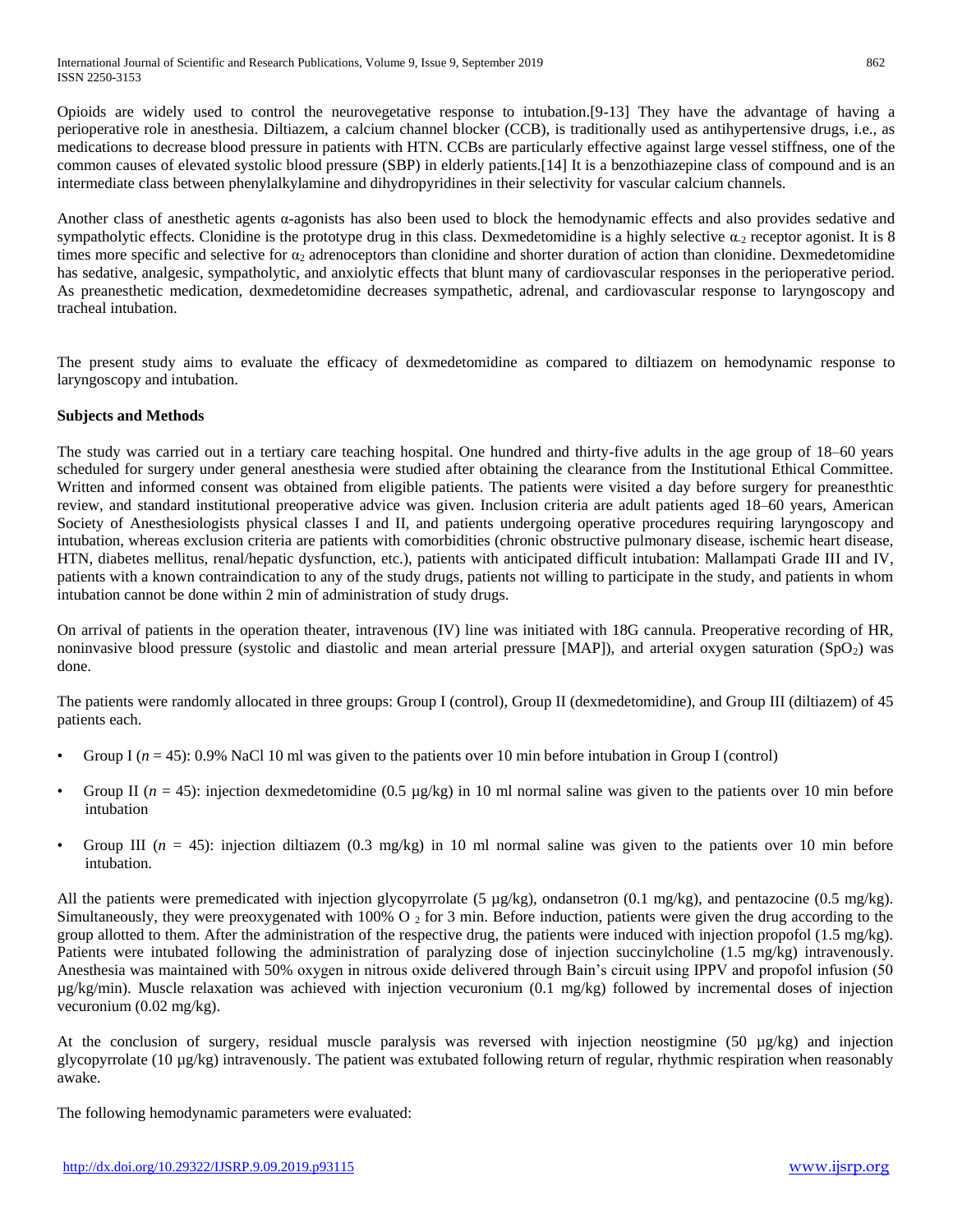International Journal of Scientific and Research Publications, Volume 9, Issue 9, September 2019 863 ISSN 2250-3153

- SBP
- Diastolic blood pressure (DBP)
- MAP
- HR
- $SpO<sub>2</sub>$ .

Any clinical side effect throughout the perioperative period (bradycardia, hypotension, sedation, delayed recovery, etc.).

All the above parameters were recorded preoperatively as well as during the intraoperative period. The points of time at which recordings for above parameters were made are as follows:

- T0 ‑ immediately before administration of drug (Baseline)
- T1 after administration of sample drug
- T2 ‑ after induction of anesthesia
- T<sub>3</sub> just before intubation
- T4 just after intubation
- T5‑1 min after intubation
- T6‑2 min after intubation
- T7‑5 min after intubation but before surgical incision.

Bradycardia (HR <50 b.p. min.) was planned to be treated with injection atropine 0.6 mg intravenously and hypotension (MAP <20% of baseline or SBP <90 mm Hg) was planned to be treated with 200 ml crystalloid bolus and injection phenylephrine in 100 mcg increments up to maximum of 500 mcg, if required.

## **Results**

The present study was carried out with an aim to assess and compare the hemodynamic response of dexmedetomidine as compared to diltiazem in patients undergoing laryngoscopy and intubation.

A total of 45 (33.3%) patients were randomly allocated to Group I (control group) who were administered 0.9% NaCl 10 ml over 10 min before intubation. Another 45 (33.3%) patients were allocated to Group II, who were administered injection dexmedetomidine  $(0.5 \Box g/kg)$  in 10 ml normal saline over 10 min before intubation. The remaining 45 (33.3%) patients were allocated to Group III, who were administered injection diltiazem (0.3 mg/kg) in 10 ml normal saline over 10 min before intubation.

At baseline, the three groups were matched statistically for age, gender, and grade of surgery and did not show a significant intergroup difference [Table 1].

At baseline, mean SBP ranged from 117.56  $\pm$  9.14 (Group II) to 120.27  $\pm$  9.90 mmHg (Group I), which is statistically nonsignificant  $(P = 0.343)$ , i.e., the groups were matched at baseline.

At T1, the mean SBP in different groups ranged from  $117.67 \pm 8.52$  mmHg (Group II) to  $121.47 \pm 10.09$  mmHg (Group I), thus again showing statistically no significant intergroup difference.

However, from T2 onward, a significant difference among groups was observed. At all the subsequent intervals, mean value of Group I was maximum whereas Group II had minimum mean value. The trend of change indicated the assumption of maximum mean value by T3 in all the three groups which was subsequently followed by a continuous decline. At T7, mean values in Groups I, II, and III were  $123.04 \pm 7.80$ ,  $114.71 \pm 7.63$ , and  $118.49 \pm 10.16$  mmHg, respectively. Statistically, the intergroup difference was significant (*P* < 0.001) [Table 2].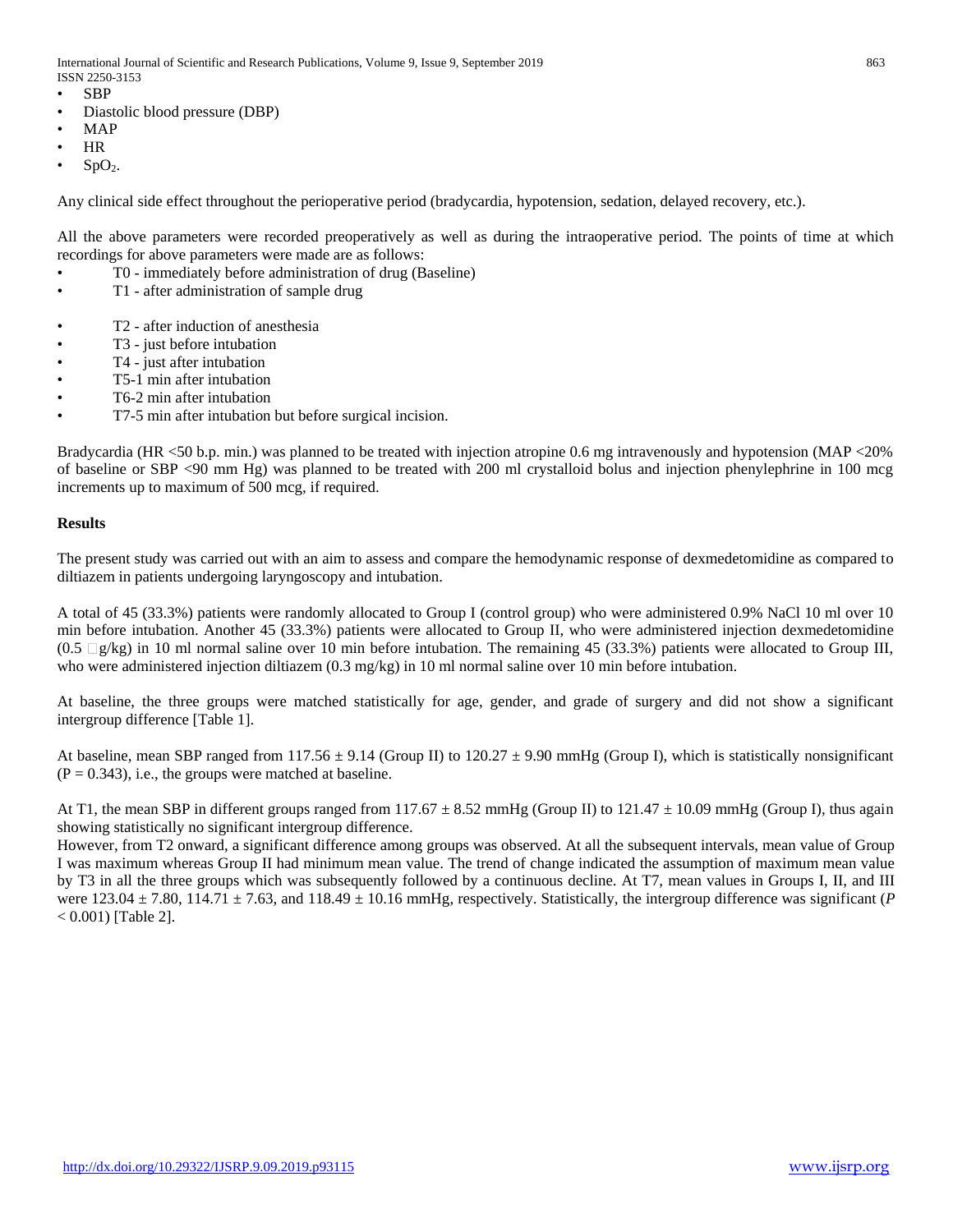| Table 1: Demographics and baseline<br>characteristics |                     |                      |                       |                                    |  |  |  |  |  |
|-------------------------------------------------------|---------------------|----------------------|-----------------------|------------------------------------|--|--|--|--|--|
| Characteristic                                        | Group I<br>$(n=45)$ | Group II<br>$(n=45)$ | Group III<br>$(n=45)$ | <b>Statistical</b><br>significance |  |  |  |  |  |
| Mean age±SD                                           | 36.04±9.59          | 36.60±8.10           | 34.29±8.11            | $F = 0.880$ :<br>$P = 0.417$ (NS)  |  |  |  |  |  |
| Male:female                                           | 24:21               | 20:25                | 29:16                 | $x^2=3.639$ ;<br>$P=0.162$ (NS)    |  |  |  |  |  |
| ASA I/II                                              | 27:18               | 18:27                | 21:24                 | $x^2$ =3.735;<br>P=0.154 (NS)      |  |  |  |  |  |

NS=Not significant, SD=Standard deviation, ASA=American Society of Anesthesiologists

On comparing the between‑group difference, a statistically significant difference was observed between Groups I and II and between Groups I and III at all the time intervals starting from T2 to T7. At all these time intervals, mean value of Group I was significantly higher as compared to that of Groups II and III. Between Groups II and III, Group II had lower mean value as compared to Group III at all the time intervals; however, the difference between two groups was statistically significant starting from T4 to T7. The difference between two groups was maximum at T5 and minimum at T1 [Table 2a].

| Table 2: Intergroup comparison of systolic blood pressure at different time intervals |                   |                   |                    |        |          |  |  |  |  |
|---------------------------------------------------------------------------------------|-------------------|-------------------|--------------------|--------|----------|--|--|--|--|
| <b>Time interval</b>                                                                  |                   | Mean±SD           |                    |        |          |  |  |  |  |
|                                                                                       | Group $1(n=45)$   | Group II $(n=45)$ | Group III $(n=45)$ | F      | Ρ        |  |  |  |  |
| T <sub>0</sub>                                                                        | 120.27±9.90       | 117.56±9.14       | $118.11 \pm 8.65$  | 1.079  | 0.343    |  |  |  |  |
| T1                                                                                    | $121.47\pm10.09$  | $117.67 \pm 8.52$ | $117.82 + 8.57$    | 2.520  | 0.084    |  |  |  |  |
| T2                                                                                    | $122.51 + 10.34$  | $116.49 \pm 8.72$ | 117.00+8.39        | 5.940  | 0.003    |  |  |  |  |
| T3                                                                                    | 123.53±10.76      | $115.87 + 7.88$   | $116.11 + 8.17$    | 10.481 | $-0.001$ |  |  |  |  |
| T4                                                                                    | $141.80 + 9.62$   | $128.18 + 7.54$   | 132.64±6.76        | 33.377 | $-0.001$ |  |  |  |  |
| T5                                                                                    | 135.00+8.96       | $122.60 + 7.74$   | 130.36±9.33        | 23.324 | $-0.001$ |  |  |  |  |
| T6                                                                                    | 129.00±8.45       | 118.38±7.80       | 122.69 ± 10.87     | 15.384 | $-0.001$ |  |  |  |  |
| T7                                                                                    | $123.04 \pm 7.80$ | $114.71 \pm 7.63$ | 118.49±10.16       | 10.575 | $-0.001$ |  |  |  |  |
| <b>AND ALL REPORTS AND ARRAIGNMENT COMPANY</b>                                        |                   |                   |                    |        |          |  |  |  |  |

SD=Standard deviation

## Table 2a: Between-group comparison of systolic blood pressure at different time intervals

| Time<br>interval | Group I versus<br>Group<br>Ш |         | Group | Group I versus<br>- III | Group II versus<br>- III<br><b>Group</b> |          |  |
|------------------|------------------------------|---------|-------|-------------------------|------------------------------------------|----------|--|
|                  | t                            | Ρ       | t     | Ρ                       | t                                        | Ρ        |  |
| T <sub>0</sub>   | 1.349                        | 0.181   | 1.100 | 0.275                   | $-0.296$                                 | 0.768    |  |
| T1               | 1.931                        | 0.057   | 1.847 | 0.068                   | $-0.086$                                 | 0.931    |  |
| T2               | 2.986                        | 0.004   | 2.776 | 0.007                   | $-0.283$                                 | 0.778    |  |
| T3               | 3.858                        | < 0.001 | 3.685 | $-0.001$                | $-0.144$                                 | 0.885    |  |
| T <sub>4</sub>   | 7.478                        | < 0.001 | 5.224 | $-0.001$                | $-2.959$                                 | 0.004    |  |
| T5               | 7.025                        | < 0.001 | 2.409 | 0.018                   | $-4.293$                                 | $-0.001$ |  |
| T6               | 6.195                        | < 0.001 | 3.074 | 0.003                   | $-2.162$                                 | 0.033    |  |
| T7               | 5.124                        | < 0.001 | 2.386 | 0.019                   | $-1.994$                                 | 0.049    |  |

On comparing the change from baseline, in Group I, a significant change in mean SBP was observed at all the time intervals. This change ranged from 1% (T1) to 17.90 (T4). Thus, the trend showed an inclining trend till T4 followed by a declining trend.

In Group II, a significant change from baseline was observed at T3, T4, T5, and T7 intervals. Of these, at T3 and T7, mean values were lower as compared to baseline at T3 and T7 and significantly higher as compared to baseline at T4 and T5. Maximum change from baseline was at T4 (9.40%) while minimum change was at T1 (0.09%).

In Group III, a significant change from baseline was observed starting from T2 to T6. At T2 and T3, mean values were lower as compared to baseline, whereas at T4, T5, and T6, mean values were higher as compared to baseline. The mean change was maximum at T4 (12.30%) and minimum at T1 (−0.24%) [Table 2b].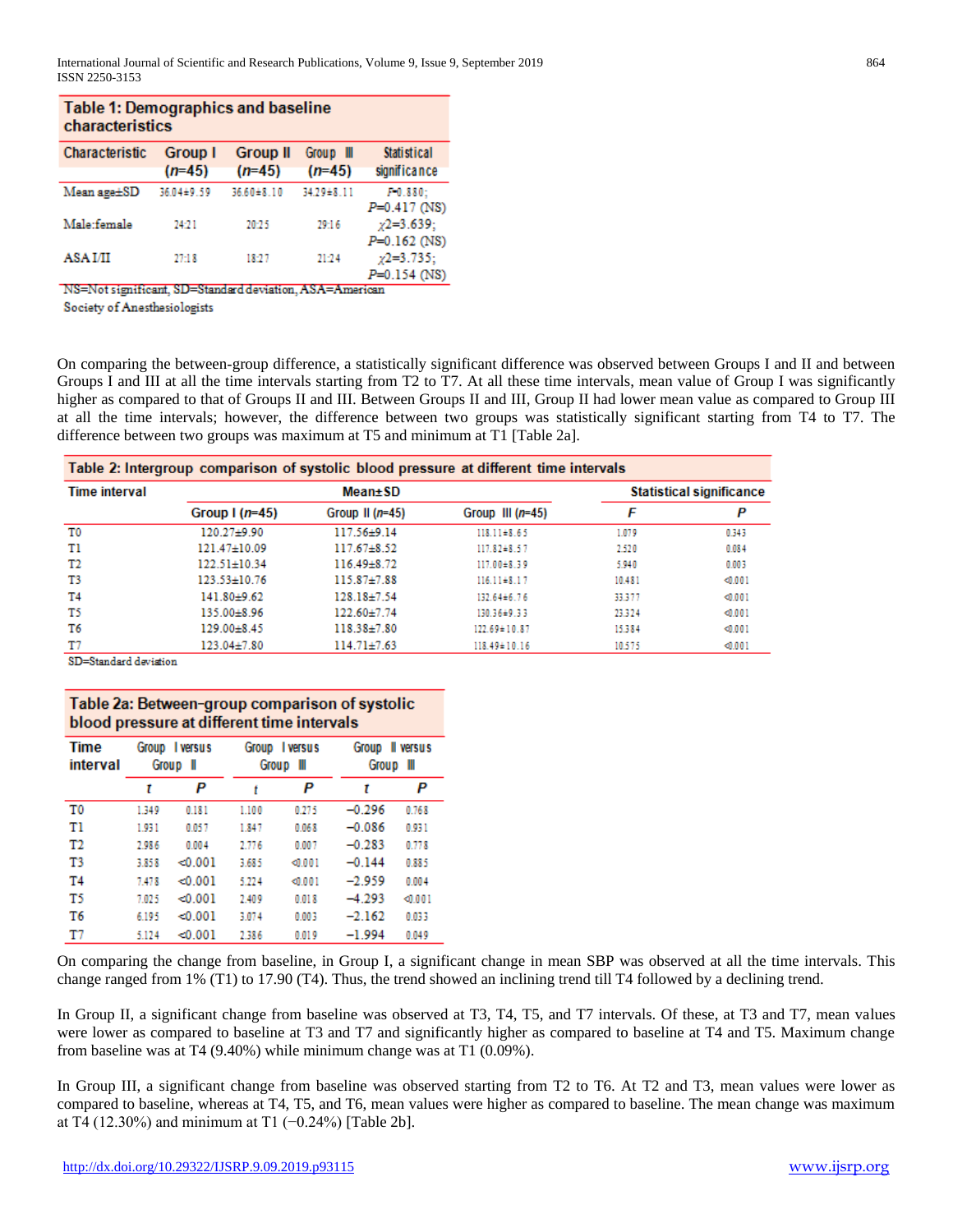At baseline, mean DBP in Groups I, II, and III was  $74.71 \pm 6.31$ ,  $75.29 \pm 8.99$ , and  $77.31 \pm 6.67$  mmHg, respectively, thus showing no significant intergroup difference  $(P = 0.222)$ . Statistically, no significant intergroup difference was observed among the groups till T2. However, at subsequent time intervals, a significant intergroup difference was observed among the groups (*P* < 0.001). From T3 onwards, Group I had the maximum values whereas Groups II and III had lower values as compared to Group I. In all the groups, peak DB*P* value was observed at T4. In Group I, minimum mean value was observed at T2, whereas in Groups II and III, minimum mean value was observed at T7 [Table 3].

| Table 2b: Within-group evaluation of change in systolic blood pressure (as compared to baseline) at different time intervals |                   |          |          |                   |          |          |                   |           |          |  |
|------------------------------------------------------------------------------------------------------------------------------|-------------------|----------|----------|-------------------|----------|----------|-------------------|-----------|----------|--|
| Time interval                                                                                                                | Group I           |          |          | Group II          |          |          |                   | Group III |          |  |
|                                                                                                                              | Percentage change |          | Ρ        | Percentage change |          | Ρ        | Percentage change |           | Ρ        |  |
| T1                                                                                                                           | 1.00              | $-4.23$  | $-0.001$ | 0.09              | $-0.24$  | 0.813    | $-0.24$           | 1.10      | 0.278    |  |
| T2                                                                                                                           | 1.87              | $-4.07$  | $-0.001$ | $-0.91$           | 1.65     | 0.107    | $-0.94$           | 2.33      | 0.024    |  |
| T3                                                                                                                           | 2.72              | $-4.18$  | $-0.001$ | $-1.44$           | 2.77     | 0.008    | $-1.69$           | 3.42      | 0.001    |  |
| T4                                                                                                                           | 17.90             | $-28.12$ | $-0.001$ | 9.04              | $-22.22$ | $-0.001$ | 12.30             | $-22.85$  | $-0.001$ |  |
| T5                                                                                                                           | 12.25             | $-20.28$ | $-0.001$ | 4.29              | $-10.44$ | $-0.001$ | 10.37             | $-15.25$  | < 0.001  |  |
| T6                                                                                                                           | 7.26              | $-13.28$ | $-0.001$ | 0.70              | $-1.52$  | 0.137    | 3.88              | $-5.34$   | < 0.001  |  |
| T7                                                                                                                           | 2.31              | $-4.74$  | $-0.001$ | $-2.42$           | 5.39     | $-0.001$ | 0.32              | $-0.58$   | 0.565    |  |

| Time interval |                   | Mean±SD           |                    | <b>Statistical significance</b> |          |  |  |
|---------------|-------------------|-------------------|--------------------|---------------------------------|----------|--|--|
|               | Group $(n=45)$    | Group II $(n=45)$ | Group III $(n=45)$ | F                               | P        |  |  |
| T0            | $74.71 + 6.31$    | 75.29±8.99        | $77.31 \pm 6.67$   | 1.523                           | 0.222    |  |  |
| T1            | 74.87±7.52        | 73.49±9.21        | 74.87±7.06         | 0.447                           | 0.641    |  |  |
| T2            | 73.84±7.20        | 72.49±9.22        | 71.67±7.83         | 0.824                           | 0.441    |  |  |
| T3            | $73.76 \pm 6.48$  | $70.91 + 8.74$    | 67.6745.70         | 8.301                           | $-0.001$ |  |  |
| T4            | $89.62 \pm 10.76$ | $80.04 \pm 8.62$  | 85.29±4.94         | 14.475                          | $-0.001$ |  |  |
| T5            | 86.89±11.32       | $74.82 \pm 8.94$  | $80.18 + 7.54$     | 18.632                          | $-0.001$ |  |  |
| T6            | $83.04 \pm 10.83$ | $71.67 \pm 8.85$  | 76.36±6.47         | 18.592                          | $-0.001$ |  |  |
| T7            | 79.22±10.11       | 70.76±9.42        | $71.51 \pm 6.15$   | 12.950                          | $-0.001$ |  |  |

SD=Standard deviation

## Table 3a: Between-group comparison of diastolic blood pressure at different time intervals

| Time<br>interval | Group I versus<br><b>Group</b><br>- II |          | Group I versus<br><b>Group</b> | Ш        | Group II versus<br><b>Group</b><br>ш |       |  |
|------------------|----------------------------------------|----------|--------------------------------|----------|--------------------------------------|-------|--|
|                  | t                                      | Ρ        | t                              | Ρ        | t                                    | Ρ     |  |
| T0               | $-0.353$                               | 0.725    | $-1.899$                       | 0.061    | $-1.212$                             | 0.229 |  |
| T1               | 0.777                                  | 0.439    | 0.000                          | 1.000    | $-0.796$                             | 0.428 |  |
| T2               | 0.777                                  | 0.439    | 1.373                          | 0.173    | 0.456                                | 0.649 |  |
| T3               | 1.753                                  | 0.083    | 4.732                          | $-0.001$ | 2.086                                | 0.040 |  |
| T <sub>4</sub>   | 4.660                                  | $-0.001$ | 2.454                          | 0.016    | $-3.542$                             | 0.001 |  |
| T5               | 5.612                                  | $-0.001$ | 3.311                          | 0.001    | $-3.072$                             | 0.003 |  |
| T6               | 5.458                                  | $-0.001$ | 3.557                          | 0.001    | $-2.870$                             | 0.005 |  |
| T7               | 4.110                                  | $-0.001$ | 4.370                          | $-0.001$ | $-0.450$                             | 0.653 |  |

No significant difference was observed between Groups I and II till T3; however, thereafter mean value in Group I was significantly higher as compared to Group II till T7. Between Groups I and II too, no significant difference was observed till T2; however, from T2 to T7, mean value in Group I was significantly higher as compared to Group II. On comparing the difference between Groups II and III, the difference was not statistically significant till T2. A significant difference was observed between two groups at T3, T4, T5, and T6 intervals. At T3, mean DBP was significantly higher in Group II as compared to Group III; however, at subsequent intervals, mean value was lower in Group II as compared to Group I, and the difference between two groups was significant too between T4 and T6 intervals [Table 3a].

In Group I, mean DBP showed an incremental trend throughout the study period. Increase in mean DBP as compared to baseline was significantly higher starting from T4 onwards. The mean change was maximum at T4 and showed a minimum value at T1.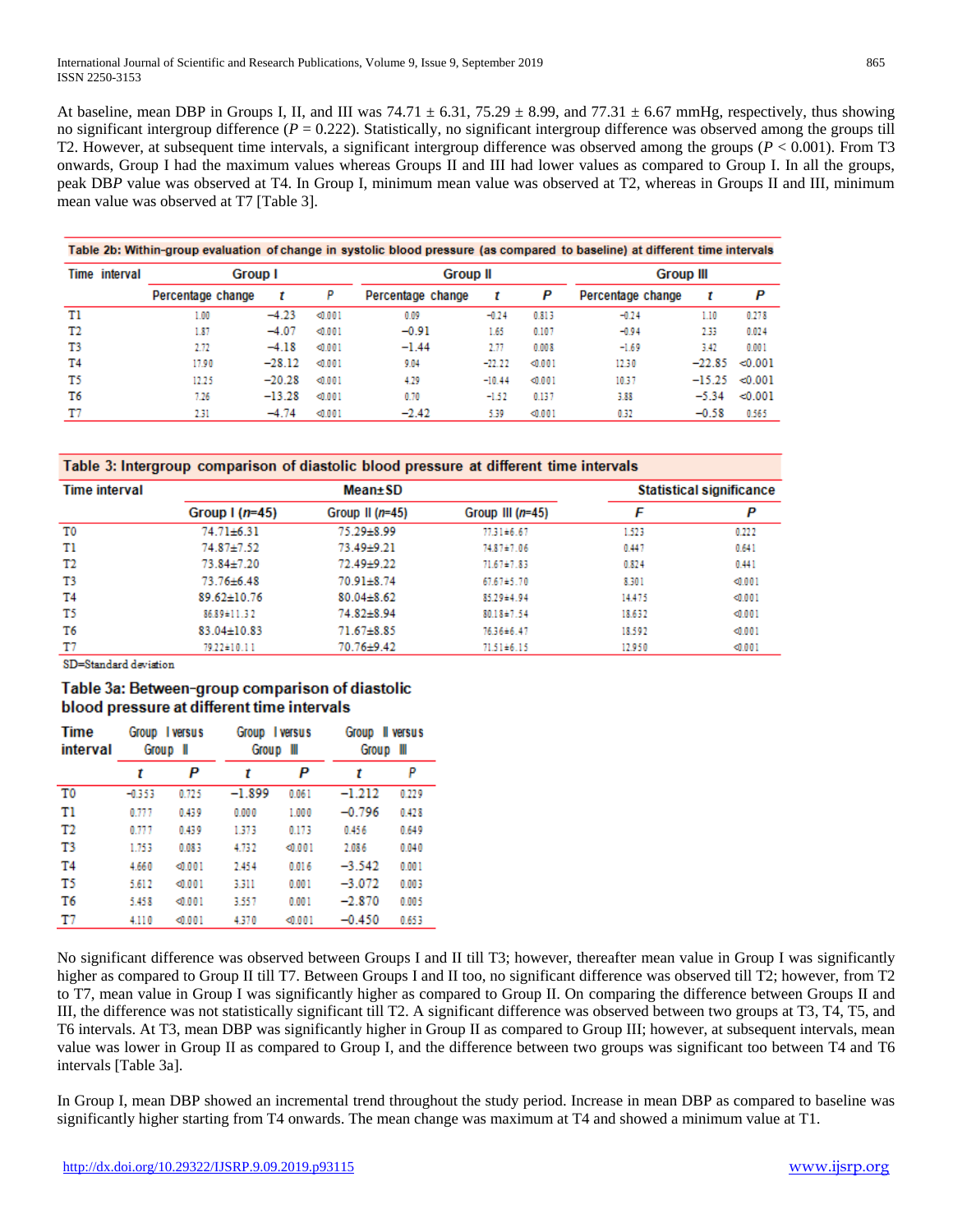International Journal of Scientific and Research Publications, Volume 9, Issue 9, September 2019 866 ISSN 2250-3153

In Group II, mean DBP was significantly lower as compared to baseline at all the time periods except at T4 where mean values were higher as compared to baseline. The difference from baseline was significant too at all the time intervals except at T5.

In Group III, mean values were significantly higher as compared to baseline at T4 and T5. At all the other intervals, mean values were lower as compared to baseline, and the difference was also statistically significant except at T6 when the mean value was lower as compared to baseline, but difference was not statistically significant  $(P = 0.428)$  [Table 3b].

| Table 3b: Within-group evaluation of change in diastolic blood pressure (as compared to baseline) at different time intervals |                   |  |         |          |                   |          |          |                   |                  |          |  |
|-------------------------------------------------------------------------------------------------------------------------------|-------------------|--|---------|----------|-------------------|----------|----------|-------------------|------------------|----------|--|
| Time interval                                                                                                                 | Group 1           |  |         |          |                   | Group II |          |                   | <b>Group III</b> |          |  |
|                                                                                                                               | Percentage change |  |         | Ρ        | Percentage change |          | P        | Percentage change | ı                | Ρ        |  |
| T1                                                                                                                            | 0.21              |  | $-0.46$ | 0.646    | $-2.39$           | 9.12     | $-0.001$ | $-3.16$           | 6.58             | < 0.001  |  |
| T2                                                                                                                            | 1.16              |  | 1.800   | 0.079    | $-3.72$           | 8.02     | $-0.001$ | $-7.30$           | 10.61            | $-0.001$ |  |
| T3                                                                                                                            | 1.28              |  | 1.830   | 0.074    | $-5.81$           | 12.02    | $-0.001$ | $-12.47$          | 14.80            | $-0.001$ |  |
| T4                                                                                                                            | 19.96             |  | $-9.44$ | $-0.001$ | 6.32              | $-11.09$ | $-0.001$ | 10.32             | $-7.19$          | $-0.001$ |  |
| T5                                                                                                                            | 16.30             |  | $-7.30$ | $-0.001$ | $-0.62$           | 0.93     | 0.358    | 3.71              | $-2.15$          | 0.037    |  |
| T6                                                                                                                            | 11.15             |  | $-5.22$ | $-0.001$ | $-4.81$           | 6.96     | $-0.001$ | $-1.24$           | 0.80             | 0.428    |  |
| T7                                                                                                                            | 6.04              |  | $-3.12$ | 0.003    | $-6.02$           | 4.43     | $-0.001$ | $-7.50$           | 4.59             | $-0.001$ |  |

#### Table 4: Intergroup comparison of mean arterial pressure at different time intervals

| Time interval  |                   | Mean±SD           |                    |        |          |  |  |
|----------------|-------------------|-------------------|--------------------|--------|----------|--|--|
|                | Group $(n=45)$    | Group II $(n=45)$ | Group III $(n=45)$ | F      | Ρ        |  |  |
| T0             | 89.90±5.90        | $89.07 \pm 7.86$  | 90.53±5.94         | 0.554  | 0.576    |  |  |
| T1             | $90.40 \pm 6.48$  | $87.98 + 7.58$    | 88.80+5.90         | 1.524  | 0.222    |  |  |
| T2             | $89.61 \pm 6.61$  | $87.02 \pm 7.46$  | 86.51±6.43         | 2.644  | 0.075    |  |  |
| T3             | $90.00 + 5.84$    | $85.60 + 7.35$    | 83.5645.38         | 4.936  | $-0.001$ |  |  |
| T4             | $107.01 + 7.59$   | 95.78±7.03        | 100.62±4.27        | 34.253 | $-0.001$ |  |  |
| T5             | $102.93 \pm 7.71$ | $90.40 \pm 7.40$  | 96.64±6.91         | 32.708 | $-0.001$ |  |  |
| T <sub>6</sub> | 98.36±7.54        | $86.89 + 7.36$    | $91.44 \pm 6.46$   | 29.514 | $-0.001$ |  |  |
| T7             | 93.83±7.11        | $84.96 \pm 6.96$  | 86.71±5.92         | 22.234 | $-0.001$ |  |  |

SD=Standard deviation

## Table 4a: Between comparison of mean arterial pressure at different time intervals

| Time<br>interval | Group I versus<br><b>Group</b><br>H |         | Group I versus<br><b>Group</b> | <b>III</b> | Group<br>Il versus<br><b>Group</b><br><b>III</b> |          |  |
|------------------|-------------------------------------|---------|--------------------------------|------------|--------------------------------------------------|----------|--|
|                  | t                                   | Ρ       | t                              | Ρ          | t                                                | Ρ        |  |
| T0               | 0.566                               | 0.573   | $-0.511$                       | 0.611      | $-0.999$                                         | 0.321    |  |
| T1               | 1.629                               | 0.107   | 1.224                          | 0.224      | $-0.574$                                         | 0.568    |  |
| T2               | 1.740                               | 0.085   | 2.252                          | 0.027      | 0.348                                            | 0.729    |  |
| T3               | 3.144                               | 0.002   | 5.441                          | $-0.001$   | 1.505                                            | 0.136    |  |
| T4               | 7.287                               | < 0.001 | 4.927                          | $-0.001$   | $-3.951$                                         | $-0.001$ |  |
| T5               | 7.863                               | < 0.001 | 4.070                          | $-0.001$   | $-4.140$                                         | $-0.001$ |  |
| T6               | 7.307                               | < 0.001 | 4.675                          | $-0.001$   | $-3.122$                                         | 0.002    |  |
| T7               | 5.982                               | < 0.001 | 5.162                          | $-0.001$   | $-1.288$                                         | 0.201    |  |

At baseline, mean MAP in Groups I, II, and III was  $89.90 \pm 5.90$ ,  $89.07 \pm 7.86$ , and  $90.53 \pm 5.94$  mmHg, respectively. Statistically, the intergroup difference was not significant ( $P = 0.576$ ). The difference among groups remained statistically not significant till T2. However, a significant difference among groups was observed from T3 to T7. At all these time intervals, Group I had the maximum mean value whereas Groups II and III had significantly lower mean value as compared to Group I ( $P < 0.001$ ) [Table 4].

Between-group comparison of Groups I and II revealed a statistically significant intergroup difference starting from T3 to T7. At all these time intervals, Group I had significantly higher mean value as compared to Group II ( $P < 0.001$ ).

On comparing Groups I and III, a statistically significant difference was observed starting from T2 to T7, and at all these time intervals, mean value in Group I was higher as compared to Group II.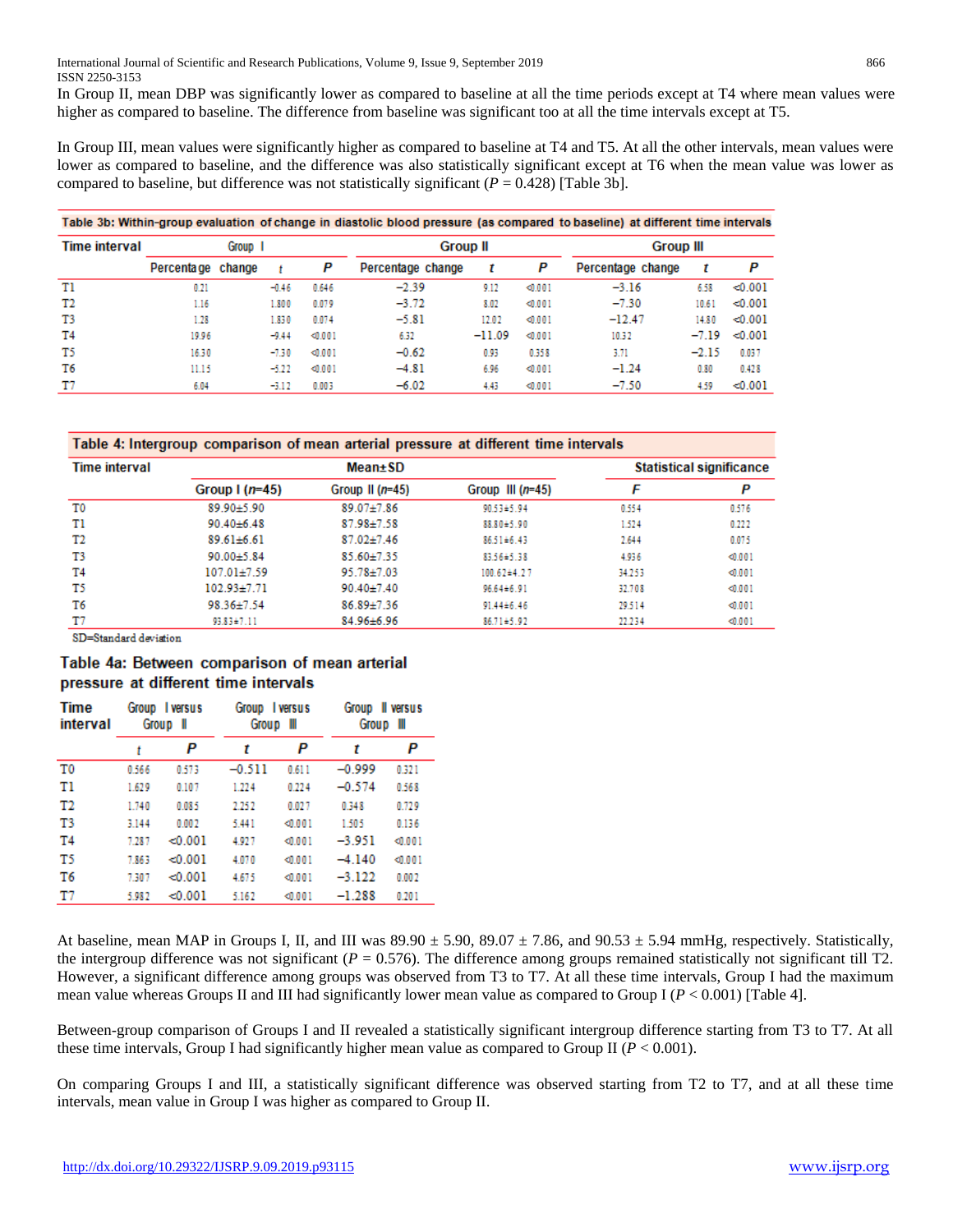International Journal of Scientific and Research Publications, Volume 9, Issue 9, September 2019 867 ISSN 2250-3153

Between-group comparison of Groups II and III showed a statistically significant difference starting from T4 to T5. At all these time intervals, mean value in Group II was significantly lower as compared to Group I [Table 4a].

In Group I, statistically no significant change was observed from baseline to T3. However, from T4 to T7, mean values were significantly higher as compared to baseline. Maximum mean change was observed at T4 (19.04%) and minimum at T3 (0.11%).

In Group II, at all time intervals, the change from baseline was statistically significant. However, it showed an increase only at T4 and T5, at all the other time intervals, there was a mean decrease from baseline. Maximum change was observed as an increase at T4 (7.53%) whereas minimum change was observed as a decrease at T1 (1.22%).

In Group III, the change from baseline was significant statistically at all the time intervals except T6. There was a mean decrease from baseline at all time intervals except at T4, T5, and T6. Maximum change from baseline was observed to be an increase of 11.14% at T4 whereas minimum change was also observed as an increase of 1.01% at T6 [Table 4b].

At baseline, mean HR was  $76.91 \pm 7.91$ ,  $78.18 \pm 7.90$ , and  $78.44 \pm 7.76$  bpm, respectively, in different groups, thus showing statistically no significant difference among groups ( $P = 0.614$ ). A significant difference among groups was observed at T1 itself when mean value was minimum in Group I (73.78  $\pm$  8.42 bpm) and maximum in Group II (78.78  $\pm$  7.69 bpm). Statistically significant differences among groups were observed from T4 to T7. At all these time intervals, mean HR in Group I was maximum (*P* < 0.001) [Table 5].

On between group comparison, mean HR was significantly lower in Group I as compared to Group II at T1 and T3 and was significantly higher as compared to Group II from T4 to T7.

Between Groups I and III, a statistically significant difference was observed from T4 to T7. At all these time intervals, mean value was significantly higher in Group I as compared to Group III.

|               | Table 4b: Within-group evaluation of change in mean arterial pressure (as compared to baseline) at different time intervals |          |          |                   |          |          |                   |          |          |  |  |
|---------------|-----------------------------------------------------------------------------------------------------------------------------|----------|----------|-------------------|----------|----------|-------------------|----------|----------|--|--|
| Time interval | Group I                                                                                                                     |          |          | Group II          |          |          | <b>Group III</b>  |          |          |  |  |
|               | Percentage change                                                                                                           | τ        | Ρ        | Percentage change |          | Ρ        | Percentage change |          | P        |  |  |
| T1            | 0.56                                                                                                                        | $-1.99$  | 0.053    | $-1.22$           | 4.81     | $-0.001$ | $-1.91$           | 5.77     | $-0.001$ |  |  |
| T2            | $-0.32$                                                                                                                     | 0.83     | 0.412    | $-2.30$           | 4.68     | $-0.001$ | $-4.44$           | 9.93     | $-0.001$ |  |  |
| T3            | 0.11                                                                                                                        | 0.26     | 0.796    | $-3.89$           | 9.93     | $-0.001$ | $-7.71$           | 14.46    | < 0.001  |  |  |
| T4            | 19.04                                                                                                                       | $-15.58$ | $-0.001$ | 7.53              | $-19.23$ | $-0.001$ | 11.14             | $-13.94$ | $-0.001$ |  |  |
| T5            | 14.49                                                                                                                       | $-11.38$ | $-0.001$ | 1.50              | $-3.48$  | 0.001    | 6.75              | $-5.91$  | $-0.001$ |  |  |
| T6            | 9.42                                                                                                                        | $-7.67$  | $-0.001$ | $-2.45$           | 5.38     | $-0.001$ | 1.01              | $-1.02$  | 0.312    |  |  |
| T7            | 4.38                                                                                                                        | $-3.91$  | $-0.001$ | $-4.62$           | 4.75     | $-0.001$ | $-4.22$           | 4.17     | $-0.001$ |  |  |

| Table 5: Intergroup comparison of heart rate at different time intervals |                  |                   |                    |                                 |          |  |  |  |  |  |
|--------------------------------------------------------------------------|------------------|-------------------|--------------------|---------------------------------|----------|--|--|--|--|--|
| <b>Time interval</b>                                                     |                  | Mean±SD           |                    | <b>Statistical significance</b> |          |  |  |  |  |  |
|                                                                          | Group $(n=45)$   | Group II $(n=45)$ | Group III $(n=45)$ | F                               | Ρ        |  |  |  |  |  |
| T0                                                                       | 76.91±7.91       | 78.18±7.90        | 78.44±7.76         | 0.489                           | 0.614    |  |  |  |  |  |
| T1                                                                       | $73.78 + 8.42$   | 78.78±7.69        | 76.24±7.92         | 4.379                           | 0.014    |  |  |  |  |  |
| T2                                                                       | $73.58 + 8.29$   | $75.80 + 7.61$    | $73.22 \pm 7.85$   | 1.399                           | 0.250    |  |  |  |  |  |
| T3                                                                       | $70.93 \pm 8.13$ | 77.80±9.48        | 70.24±7.74         | 10.921                          | $-0.001$ |  |  |  |  |  |
| T4                                                                       | $101.27 + 7.64$  | 83.80±7.55        | $92.69 + 8.94$     | 52.725                          | $-0.001$ |  |  |  |  |  |
| T5                                                                       | $96.71 \pm 6.70$ | 76.40±8.97        | 87.93±6.67         | 82.505                          | $-0.001$ |  |  |  |  |  |
| T6                                                                       | $93.16 \pm 6.52$ | 75.20±7.73        | $83.02 + 5.64$     | 81.621                          | $-0.001$ |  |  |  |  |  |
| T7                                                                       | $87.69 \pm 7.72$ | 72.98±6.97        | 78.51 ± 6.14       | 51.132                          | $-0.001$ |  |  |  |  |  |

SD=Standard deviation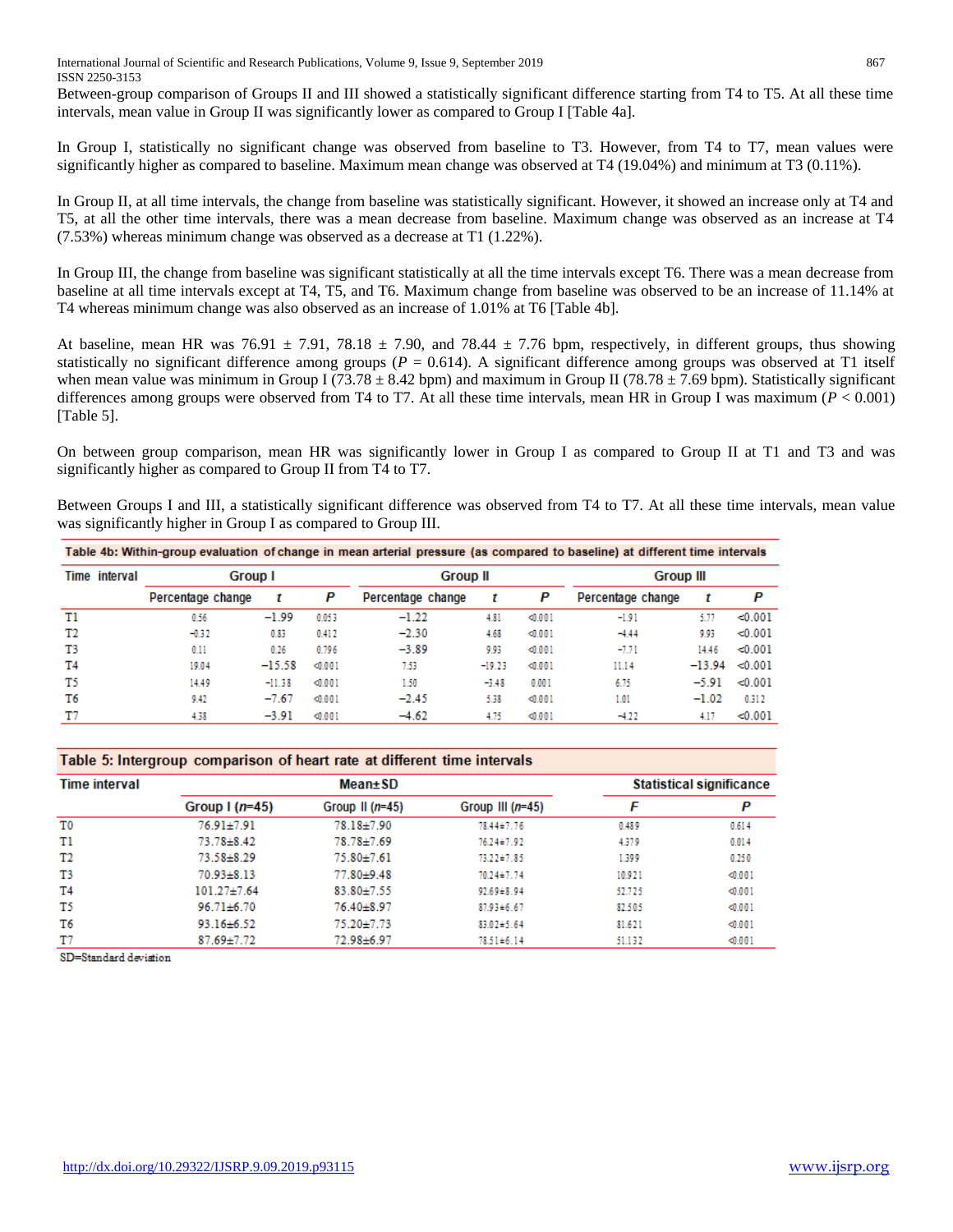Table 5a: Between-group comparison of heart rate at different time intervals

| Time<br>interval |          | Group I versus<br>Group II | Group I versus<br>Group | H        | Group II versus<br>Group<br>- III |          |  |
|------------------|----------|----------------------------|-------------------------|----------|-----------------------------------|----------|--|
|                  | t        | Ρ                          | t                       | Ρ        | t                                 | Ρ        |  |
| T <sub>0</sub>   | $-0.760$ | 0.449                      | $-0.928$                | 0.356    | $-0.162$                          | 0.872    |  |
| T1               | $-2.942$ | 0.004                      | $-1.432$                | 0.156    | 1.539                             | 0.127    |  |
| T2               | $-1324$  | 0.189                      | 0.209                   | 0.835    | 1.581                             | 0.117    |  |
| T3               | $-3.690$ | $-0.001$                   | 0.412                   | 0.681    | 4.143                             | $-0.001$ |  |
| T4               | 10.907   | $-0.001$                   | 4.892                   | $-0.001$ | $-5.097$                          | $-0.001$ |  |
| T5               | 12.171   | $-0.001$                   | 6.229                   | $-0.001$ | $-6.923$                          | $-0.001$ |  |
| T <sub>6</sub>   | 11.912   | $-0.001$                   | 7.887                   | $-0.001$ | $-5.484$                          | $-0.001$ |  |
| T7               | 9.491    | $-0.001$                   | 6.245                   | $-0.001$ | $-3.997$                          | $-0.001$ |  |

Between Groups II and III, a significant difference was observed from T3 to T7. At T3, mean value in Group II was higher as compared to Group III; however from T4 to T7, mean value was significantly higher in Group III as compared to Group II [Table 5a].

In Group I, a significant decrease in HR as compared to baseline was observed from T1 to T3; however, at subsequent intervals, a significant increase in HR as compared to baseline was observed. Maximum increase was at T4 (31.67%) whereas minimum increase was at T7 (14.07%). Maximum decrease was at T3 (−7.77%) and minimum decrease was at T1 (−4.07%).

| Table 5b: Within-group evaluation of change in heart rate (as compared to baseline) at different time intervals |                   |          |          |                   |         |          |                   |          |          |  |  |  |  |
|-----------------------------------------------------------------------------------------------------------------|-------------------|----------|----------|-------------------|---------|----------|-------------------|----------|----------|--|--|--|--|
| <b>Time interval</b>                                                                                            | Group I           |          |          | <b>Group II</b>   |         |          | <b>Group III</b>  |          |          |  |  |  |  |
|                                                                                                                 | Percentage change |          | p        | Percentage change |         | Ρ        | Percentage change |          | Ρ        |  |  |  |  |
| T1                                                                                                              | $-4.07$           | 13.34    | $-0.001$ | 0.77              | $-0.60$ | 0.553    | $-2.80$           | 23.60    | $-0.001$ |  |  |  |  |
| T2                                                                                                              | $-4.33$           | 11.65    | $-0.001$ | $-3.04$           | 2.92    | 0.006    | $-6.66$           | 11.89    | < 0.001  |  |  |  |  |
| T3                                                                                                              | $-7.77$           | 14.76    | $-0.001$ | $-0.48$           | 0.24    | 0.808    | $-10.45$          | 13.31    | < 0.001  |  |  |  |  |
| T4                                                                                                              | 31.67             | $-18.75$ | < 0.001  | 7.19              | $-4.20$ | < 0.001  | 18.16             | $-11.16$ | < 0.001  |  |  |  |  |
| T5                                                                                                              | 25.74             | $-20.28$ | $-0.001$ | $-2.27$           | 1.49    | 0.143    | 12.10             | $-9.76$  | < 0.001  |  |  |  |  |
| T6                                                                                                              | 21.12             | $-21.15$ | $-0.001$ | $-3.81$           | 2.78    | 0.008    | 5.84              | $-5.28$  | $-0.001$ |  |  |  |  |
|                                                                                                                 | 14.01             | $-11.13$ | $-0.001$ | $-6.65$           | 6.10    | $-0.001$ | 0.08              | $-0.07$  | 0.946    |  |  |  |  |

In Group II, a significant decrease in HR as compared to baseline was observed at T2, T6, and T7. At T4, a significant increase in HR was compared to baseline was observed. Maximum increase was 7.19% at T4 whereas maximum decrease was at T7 (−6.65%).

In Group III, a significant decrease in HR as compared to baseline was observed from T1 to T3, and a significant increase in HR as compared to baseline was observed from T4 to T6. Maximum decrease was observed at T3 (−10.45%) whereas maximum increase was observed at T4 (18.16%) [Table 5b].

## **Discussion**

Laryngoscopy and intubation are common airway management methods undertaken during operative procedures to avoid respiratory depression leading to surgical emergency. Direct laryngoscopy and passage of endotracheal tube through the larynx are a noxious stimulus, which can provoke untoward response in the cardiovascular, respiratory, and other physiological systems.[15] Significant tachycardia and HTN can occur with tracheal intubation under light anesthesia. The magnitude of cardiovascular response is directly related to the force and duration of laryngoscopy.[16] The sympathetic response and the resulting hemodynamic response have been extensively studied and documented in different patient groups.[17] HTN, tachycardia, and arrhythmia caused by endotracheal intubation can be deleterious in patients with poor cardiovascular reserve. Such hemodynamic changes that occur during intubation may alter the delicate balance between myocardial oxygen demand and supply and precipitate myocardial ischemia in patients with coronary artery disease. Methods to attenuate these responses, both pharmacological and otherwise, have also been studied.[18‑20]

With respect to SBP between administration of drugs (T0) and induction of anesthesia (T1), intergroup differences were not statistically significant. The time period between administration of drug and induction of anesthesia was too short to generate an effect. However, a statistically significant yet minor increase in SBP of patients in control group was observed (mean increase 1%). Thus, the attenuating effect of trial drugs on hemodynamics could be indirectly perceived. Just before intubation (T3), the three groups showed a significant intergroup difference with mean values in test groups being significantly lower as compared to control group. It was observed that at this point of time, mean SBP in both the test groups was lower as compared to that at baseline, whereas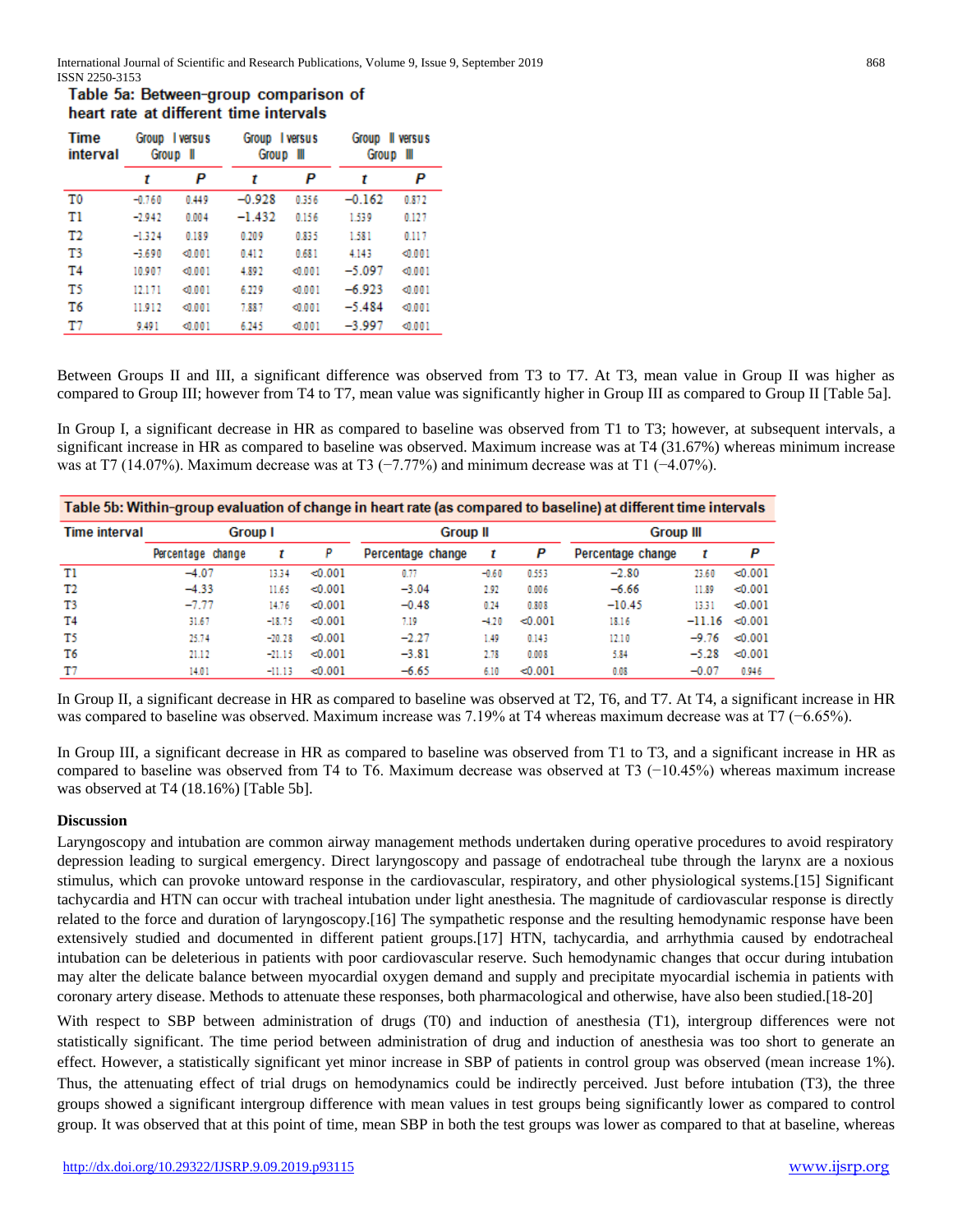International Journal of Scientific and Research Publications, Volume 9, Issue 9, September 2019 869 ISSN 2250-3153

in control group, it was higher as compared to that at baseline. This implied that the onset of action of both the drugs has initiated. Diltiazem reportedly is a rapid onset drug with onset time reported to be as low as  $30-60$  s[21] at a dose of 0.3 mg/kg; however, dexmedetomidine reportedly has an onset time of 5–8 min[22] at a dose of 0.1 ∝g/kg. Thus, calculating from the time of start of administration of drugs, the onset of action has taken place in both the drugs before intubation itself.

In the present study, for selecting the dose of diltiazem too, an emphasis on safety was made. IV diltiazem has been reported to be associated with increased incidence of nausea, slower ventricular rate, and hypotension;[23,24] hence, we targeted an optimum dose where side effects could be minimized. At lower dosages (0.2 mg/kg), some studies have shown to fail a suppressive effect of diltiazem;[23] however, a dose of 0.3 mg/ kg has reportedly been shown to be effective in attenuating the pressor response by a number of the studies. [25-27] Hence, this dosage was targeted to be used for the purpose of intervention in this study.

At baseline, it was ensured that all the patients in all the three groups were normotensive, had a normal pulse rate, and did not suffer from any respiratory abnormality compromising their ventilatory mechanism.

The test drugs were administered over a time of 10 min at the particular selected dosages before intubation and time gap between completion of administration of drug and intubation was kept at a maximum of 2 min. During this time period, the induction of anesthesia was also initiated.

By the time of intubation and thereafter, the trial drug groups had significantly lower mean value as compared to control group, thus showing that the antihypertensive effect of trial drugs helped to cope with the hemodynamic stress generated by laryngoscopy and intubation. As such, the percentage rise in SBP following intubation was 17.90% in control group as compared to 9.04% and 12.30%, respectively, in dexmedetomidine and diltiazem groups. As such, dexmedetomidine group showed a better attenuating effect as compared to diltiazem.

For DBP and MAP too, similar trends were obtained. For DBP following intubation, in control group, a rise of 19.96% was observed, whereas in dexmedetomidine and diltiazem groups, this rise was only 6.32% and 10.32%, respectively. The two trial groups tended to offset this rise too within 5 min after intubation and 1–2 min after the intubation, whereas in control group, the reflex sustained its effect even 5 min after intubation.

For MAP, the control group showed a rise of 19.04% following intubation as compared to 7.53% in dexmedetomidine and 11.14% in diltiazem groups. Within 5 min after intubation, both the trial groups were able to offset the pressor response, whereas in control group, though there was a decrease in MAP, the pressor response could not be completely suppressed. Here again, dexmedetomidine seemed to have a better as well as early response as compared to diltiazem.

In the present study, the maximum decrease in SBP was observed as 8.86% lesser in dexmedetomidine group as compared to control group just after intubation. Similarly, for DBP too, the mean blood pressure change in dexmedetomidine group was 13.64% lower as compared to control group. This could be attributed to blood pressure lowering property of dexmedetomidine. Dutta *et al* .'s[28] study showed that dexmedetomidine (0.3  $\Box g/kg$ ) as a single bolus IV dose and 10% lignocaine spray (1.5 mg/kg) given tracheally, both were effective in maintaining hemodynamic stability during extubation with respect to control. However, dexmedetomidine provided better attenuation of hemodynamic and airway responses than lignocaine, with smooth extubation and early neurological examination without any undue sedation and other side effects. For both blood pressure as well as HR, dexmedetomidine group showed a hemodynamic reflex suppressor ability, a finding supported by Yildiz *et al.*[29] The pattern of dexmedetomidine responses in the present study was similar to that reported by Menda *et al.*[30] who also showed that adjuvant use of dexmedetomidine provides successfully attenuates the hemodynamic response. In a study by Hanci *et al.*[31] while comparing the effects of fentanyl and dexmedetomidine in combination with propofol and lidocaine during tracheal intubation, bradycardia was cited to be the side effect associated with dexmedetomidine. However, in the present study, no such side effect was noticed, which mainly could be attributed to a lower dosage (0.5  $\Box$ g/kg) in the present study as compared to a higher dosage (1  $\Box$ g/kg) in the cited study. However, some other studies[32] have reported that HR is not dose dependent. In effect, the dose of dexmedetomidine used in the present study not only provided an attenuating response to hemodynamic reflex but also was safe.[30]. For diltiazem group, following intubation, mean increase in SBP was 5.6% lower as compared to control, whereas for DBP, this difference was 9.94%, thus indicating a suppressor and attenuating effect of diltiazem on the hemodynamic pressor response. A similar efficacy of diltiazem against placebo was observed by Nakao et al.,[33] who reported a significant attenuation of blood pressure and HR in diltiazem supplemented group as compared to controls. The trend of hemodynamic responses in the present study was similar to that shown by Mikawa et al.,[34] who also showed a before intubation gradual decline in hemodynamic parameters which enabled to suppress the pressor response to intubation. In another study, Singh et al. (2013)[35] showed that blood pressure changes following intubation were 10.5% lower in diltiazem group as compared to control whereas HR change was 23.44% lower in diltiazem as compared to control. In the present study, although blood pressure changes were somewhat similar, HR changes were lower yet not as low as shown by Singh et al.[35]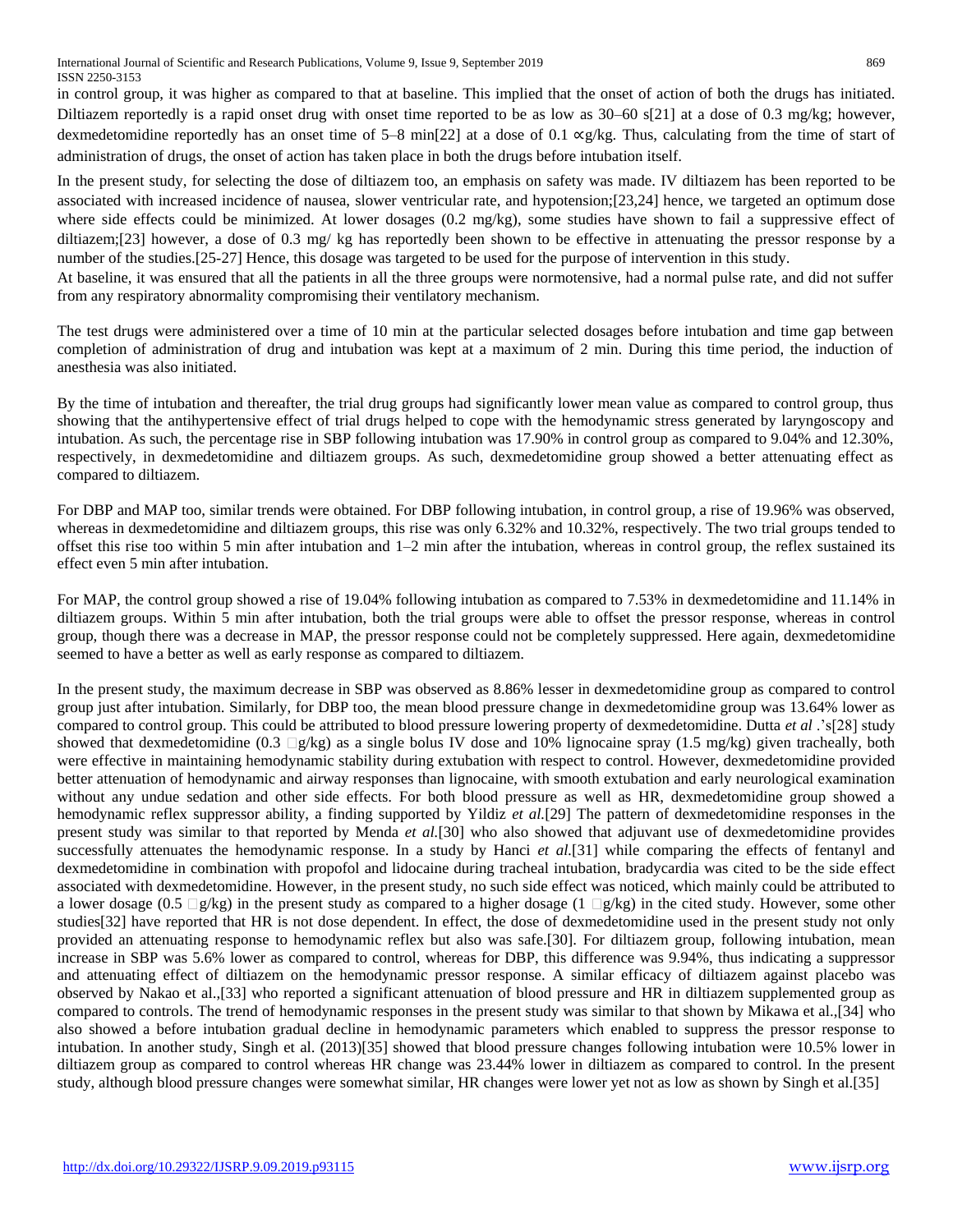In the present study, dexmedetomidine at a dose of 0.5  $\Box g/kg$  showed to have a better attenuation of pressor response as compared to diltiazem at a dose of 0.3 mg/kg. Although no direct study comparing the effect of two in a single study is available in literature, a number of studies independently have tested both the drugs against esmolol. In the present study, as far as HR was concerned, it was seen to be matched at baseline, but at subsequent intervals before intubation, dexmedetomidine group showed higher mean values as compared to the control and diltiazem groups. However, following intubation, it showed a minimum increase in HR (7.19%) as compared to control (31.67%) and diltiazem (18.16%), respectively. The benefit of using  $\alpha$ -2 antagonists and CCBs is that they do reduce side effects such as nausea, vomiting, drowsiness, dry mouth, respiratory depression, histamine release and neuroexcitatory, and gastrointestinal effects as observed for opioids.[15‑17] No other side effects such as nausea, vomiting, and dizziness were also noticed in the study. The findings in the present study were interesting, provided insights; however, as this was the first study comparing the efficacy of diltiazem to dexmedetomidine. There is no other empirical evidence available on the issue.

Hence, it is recommended that more evidence should be gathered to evaluate the efficacy of two drugs for hemodynamic pressor response attenuation as well as other parameters of interest before a clinical recommendation in favor of one of the two drugs could be formally made.

## **Conclusions**

On the basis of above findings, it can be concluded that both dexmedetomidine and diltiazem were safe and effective in attenuating the hemodynamic response following laryngoscopy and endotracheal intubation; however, between two trial drugs, dexmedetomidine had a better response. Considering the lack of any previous empirical study, despite being logical, the results need to be corroborated in further studies to build a substantial clinical evidence.

## **Financial support and sponsorship**

Nil.

## **Conflicts of interest**

There are no conflicts of interest.

## **References**

- 1. Randell T. Haemodynamic responses to intubation: What more do we have to know? Acta Anaesthesiol Scand 2004;48:393‑5.
- 2. Kayhan Z, Aldemir D, Mutlu H, Ogüs E. Which is responsible for the haemodynamic response due to laryngoscopy and endotracheal intubation? Catecholamines, vasopressin or angiotensin? Eur J Anaesthesiol 2005;22:780-5.
- 3. Swarnamba UN, Veena K, Shaikh SI. Comparison of the efficacy of lornoxicam and fentanyl in attenuating the hemodynamic response to laryngoscopy and intubation. Anesth Essays Res 2016;10:478-82.
- 4. Sebastian B, Talikoti AT, Krishnamurthy D. Attenuation of haemodynamic responses to laryngoscopy and endotracheal intubation with intravenous dexmedetomidine: A comparison between two doses. Indian J Anaesth 2017;61:48‑54.
- 5. Daabias M, Hashish M, Alotoibi R, Aldafterdar R. Effects of lornoxicam on the haemodynamic and catecholamine response to laryngoscopy and tracheal intubation. BJMP 2010;3:A328.
- 6. Kovac AL. Controlling the hemodynamic response to laryngoscopy and endotracheal intubation. J Clin Anesth 1996;8:63‑79.
- 7. Malde AD, Sarode V. Attenuation of the hemodynamic response to endotracheal intubation: Fentanyl versus lignocaine. Internet J Anesthesiol 2007;12:1-9.
- 8. Morin AM, Geldner G, Schwarz U, Kahl M, Adams HA, Wulf H, et al. Factors influencing preoperative stress response in coronary artery bypass graft patients. BMC Anesthesiol 2004;4:7.
- 9. Safavi M, Honarmand A. Attenuation of cardiovascular responses to laryngoscopy and tracheal intubation Intravenous sufentanil vs. pethidine. Middle East J Anaesthesiol 2008;19:1349‑59.
- 10. Chung KS, Sinatra RS, Halevy JD, Paige D, Silverman DG. A comparison of fentanyl, esmolol, and their combination for blunting the haemodynamic responses during rapid‑sequence induction. Can J Anaesth 1992;39:774‑9.
- 11. Maguire AM, Kumar N, Parker JL, Rowbotham DJ, Thompson JP. Comparison of effects of remifentanil and alfentanil on cardiovascular response to tracheal intubation in hypertensive patients. Br J Anaesth 2001;86:90-3.
- 12. Casati A, Fanelli G, Albertin A, Deni F, Danelli G, Grifoni F, et al. Small doses of remifentanil or sufentanil for blunting cardiovascular changes induced by tracheal intubation: A double-blind comparison. Eur J Anaesthesiol 2001;18:108-12.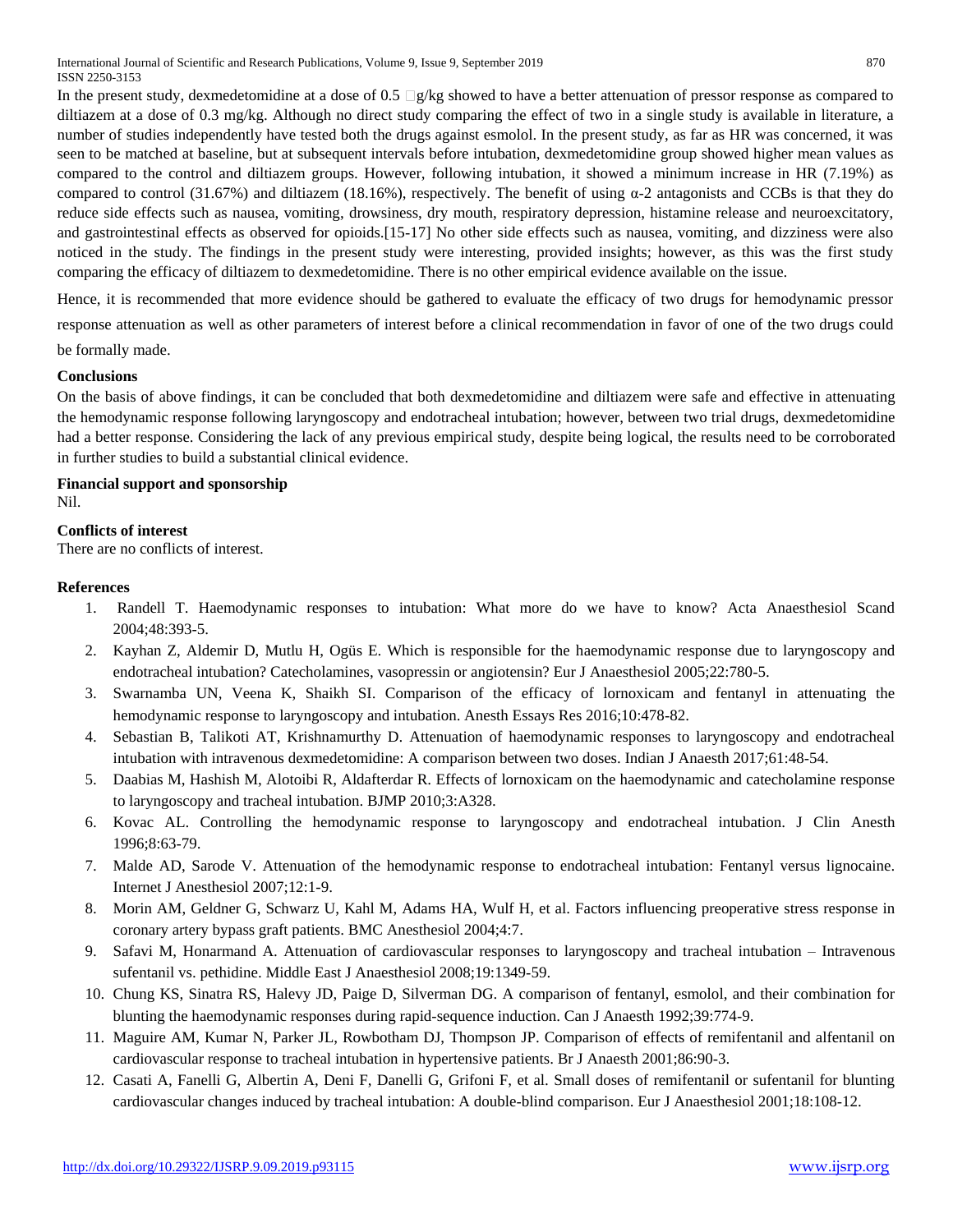International Journal of Scientific and Research Publications, Volume 9, Issue 9, September 2019 871 ISSN 2250-3153

- 13. Barclay K, Kluger MT. Effect of bolus dose of remifentanil on haemodynamic response to tracheal intubation. Anaesth Intensive Care 2000;28:403‑7.
- 14. Nelson M. Drug treatment of elevated blood pressure. Aust Prescr 2010;33:108‑12.
- 15. Henderson J. Airway management in the adult. In: Miller RD, editor.Miller's Anaesthesia. 7th ed. Philadelphia: Churchill Livingstone; 2010. p. 1573‑610.
- 16. Rose DK, Cohen MM. The airway: Problems and predictions in 18,500 patients. Can J Anaesth 1994;41(5 Pt 1):372‑83.
- 17. Shribman AJ, Smith G, Achola KJ. Cardiovascular and catecholamine responses to laryngoscopy with and without tracheal intubation. Br J Anaesth 1987;59:295‑9.
- 18. Helfman SM, Gold MI, DeLisser EA, Herrington CA. Which drug prevents tachycardia and hypertension associated with tracheal intubation: Lidocaine, fentanyl, or esmolol? Anesth Analg 1991;72:482‑6.
- 19. McCoy EP, Mirakhur RK, McCloskey BV. A comparison of the stress response to laryngoscopy. The Macintosh versus the McCoy blade. Anaesthesia 1995;50:943‑6.
- 20. Thompson JP, Hall AP, Russell J, Cagney B, Rowbotham DJ. Effect of remifentanil on the haemodynamic response to orotracheal intubation. Br J Anaesth 1998;80:467‑9.
- 21. Ann Arundel Medical Centre. Critical Care Medication Manual Department of Nursing and Pharmacy. Guidelines for the Use of Intravenous Diltiazem (Cardizem®). Available from: https://www.apps. aahs.org/CriticalCare/diltiazem%20(Cardizem).pdf. [Last accessed on 2015 Jul 29].
- 22. Ann Arundel Medical Centre. Critical Care Medication Manual Department of Nursing and Pharmacy. Guidelines for the Use of Intravenous Dexmedetomidine (Precedex®). Available from: https:// www.apps.aahs.org/CriticalCare/Dexmedetomidine%20(Precedex). pdf. [Last accessed on 2015 Jul 29].
- 23. Nitahara K, Matsunaga M, Katori K, Yotsui H, Higuchi H, Higa K. Effect of continuous low‑dose intravenous diltiazem on epidural fentanyl analgesia after lower abdominal surgery. Br J Anaesth 2003;90:507‑9.
- 24. Betriu A, Chaitman BR, Bourassa MG, Brévers G, Scholl JM, Bruneau P, *et al.* Beneficial effect of intravenous diltiazem in the acute management of paroxysmal supraventricular tachyarrhythmias. Circulation 1983;67:88‑94.
- 25. Mikawa K, Ikegaki J, Maekawa N, Goto R, Kaetsu H, Obara H. The effect of diltiazem on the cardiovascular response to tracheal intubation. Anaesthesia 1990;45:289‑93.
- 26. Lee KH, Jun ES, Chae YJ, Park GS, Choi JC, Lim HK. Effect of diltiazem and lidocaine on cardiovascular response to tracheal intubation. Korean J Anesthesiol 2002;43:710‑5.
- 27. Rupakar VB, Raval B, Chadha IA. Attenuation of cardiovascular responses to laryngoscopy and endotracheal intubation with diltiazem‑lignocaine combination. J Anaesth Clin Pharmacol 2009;25:341‑4.
- 28. Dutta D, Godara M, Purohit S, Kalra P, Sharma SP, Gill N. Comparison of the effect of intravenous dexmedetomidine and lignocaine spray instilled into the endotracheal tube on extubation response in patients undergoing spine surgery. J Neuroanaesth Crit Care 2016;3:239‑44.
- 29. Yildiz M, Tavlan A, Tuncer S, Reisli R, Yosunkaya A, Otelcioglu S. Effect of dexmedetomidine on haemodynamic responses to laryngoscopy and intubation: Perioperative haemodynamics and anaesthetic requirements. Drugs R D 2006;7:43‑52.
- 30. Menda F, Köner O, Sayin M, Türe H, Imer P, Aykaç B. Dexmedetomidine as an adjunct to anesthetic induction to attenuate hemodynamic response to endotracheal intubation in patients undergoing fast-track CABG. Ann Card Anaesth 2010;13:16‑21.
- 31. Hanci V, Erdogan G, Okyay RD, Yurtlu BS, Ayoglu H, Baydilek Y, *et al.* Effects of fentanyl‑lidocaine‑propofol and dexmedetomidine‑lidocaine‑propofol on tracheal intubation without use of muscle relaxants. Kaohsiung J Med Sci 2010;26:244‑50.
- 32. Sağıroğlu A, Celik M, Orhon Z, Yüzer S, Sen B. Dıfferent doses of dexmedetomidine on controlling haemodynamic responses to tracheal intubation. Internet J Anesthesiol 2010;27 :1-5.
- 33. Nakao SI, Hirota K, Kurata J, Watanabe K, Murakawa M, Arai T, *et al*. Effects of combined intravenous nicardipine and diltiazem administration on the circulatory response to laryngoscopy and tracheal intubation. J Anesth 1994;8:163-6.
- 34. Mikawa K, Nishina K, Maekawa N, Obara H. Comparison of nicardipine, diltiazem and verapamil for controlling the cardiovascular responses to tracheal intubation. Br J Anaesth 1996;76:221‑6.